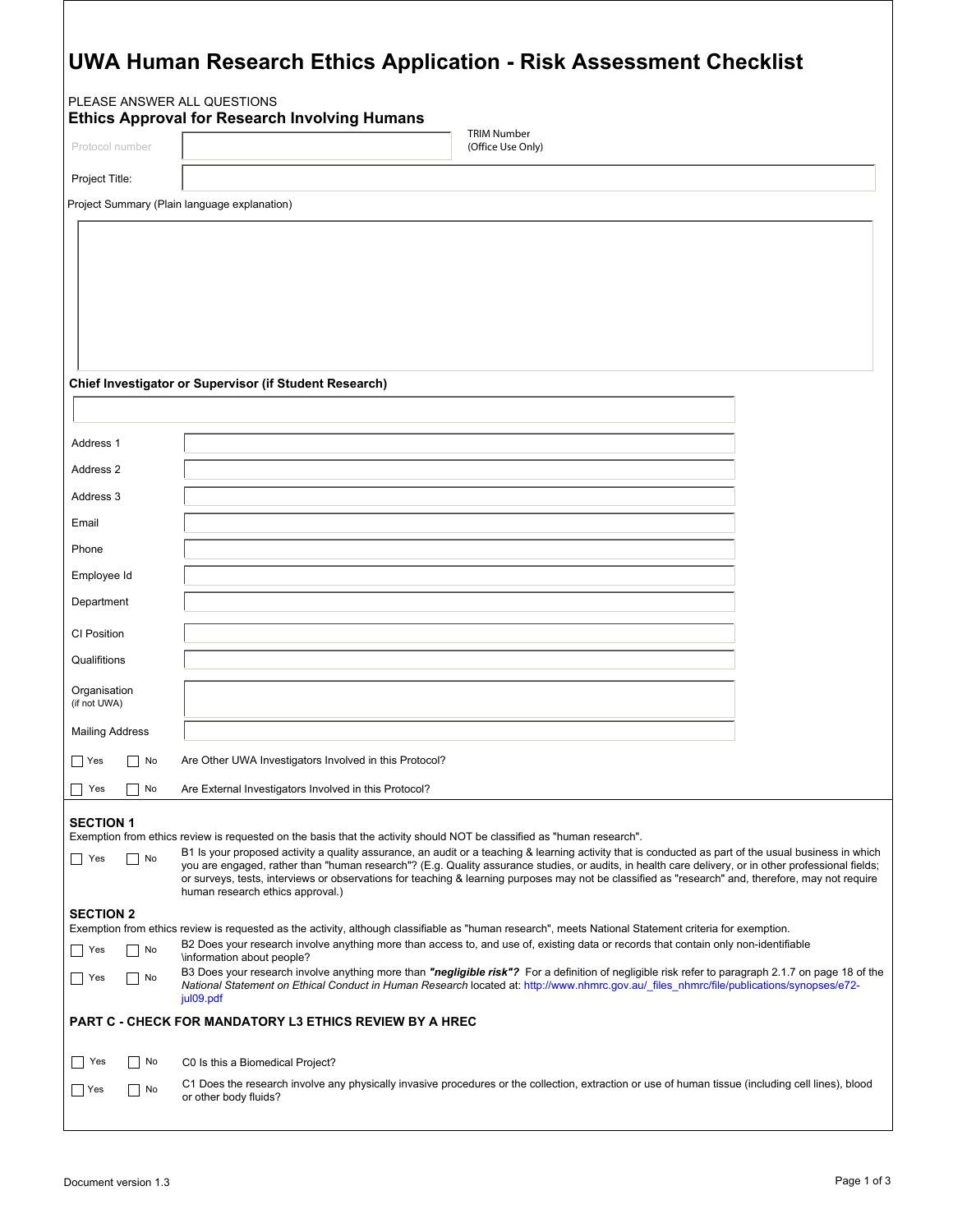|                                 |              | Does your research involve the following?                                                                                                                                                                                                                                                 |  |  |  |
|---------------------------------|--------------|-------------------------------------------------------------------------------------------------------------------------------------------------------------------------------------------------------------------------------------------------------------------------------------------|--|--|--|
| Yes<br>$\blacksquare$           | No           | C2 Active concealment of information from participants and/or planned deception of participants. (National Statement NS 2.3.4)                                                                                                                                                            |  |  |  |
| Yes<br>$\perp$                  | No<br>$\sim$ | C3 A focus on illegal activity or highly likely to discover illegal activity (NS 2.3.4 and NS 4.6)                                                                                                                                                                                        |  |  |  |
| Yes<br>$\blacksquare$           | No           | C4 A focus on people with a cognitive impairment, an intellectual disability or a mental mental illness. (NS4.5)                                                                                                                                                                          |  |  |  |
| Yes<br>$\Box$                   | No<br>×.     | C5 A focus on Aboriginal and Torres Strait Islander (ATSI) peoples, groups, communities or issues. (NS4.7)                                                                                                                                                                                |  |  |  |
| П<br>Yes                        | No<br>$\sim$ | C6 Provision of data or linkage between one or more databases that will require further approval of the Department of Health of Western<br>Australian Human Research Ethics Committee?                                                                                                    |  |  |  |
| Yes                             | No<br>$\sim$ | C7 Use of personal (identifiable) information in medical research, or personal health information, including tissue samples, without specific<br>consent from the individuals to whom the information relates. This includes cell lines other than those acquired commercially) (NS2.3.5) |  |  |  |
| Yes<br>$\mathcal{L}$            | No<br>$\sim$ | C8 Clinical research, an innovation in clinical practice, a clinical trial or the application of randomised trial methods in other fields of<br>human research (NS3.3)                                                                                                                    |  |  |  |
| $\blacksquare$<br>Yes           | No<br>$\sim$ | C9 Human genetic studies (NS 3.5)                                                                                                                                                                                                                                                         |  |  |  |
| $\overline{\phantom{a}}$<br>Yes | No<br>×.     | C10 Human stem cells (NS3.6)                                                                                                                                                                                                                                                              |  |  |  |
| Yes<br>$\blacksquare$           | No<br>$\sim$ | C11 A focus on women who are pregnant and/or research involving the human foetus. (NS4.1)                                                                                                                                                                                                 |  |  |  |
| Yes<br>$\Box$                   | No           | C12 People highly dependant on medical care who may be unable to give consent, e.g. unconscious or too ill. (NS4.4)                                                                                                                                                                       |  |  |  |
|                                 |              |                                                                                                                                                                                                                                                                                           |  |  |  |

|                                 |           | <b>PART D - CHECK FOR ELIGIBILITY FOR EXPEDITED L1 ETHICS REVIEW</b>                                                                                                                                                                                                                                                                                                                                                                                                                                                                                                               |
|---------------------------------|-----------|------------------------------------------------------------------------------------------------------------------------------------------------------------------------------------------------------------------------------------------------------------------------------------------------------------------------------------------------------------------------------------------------------------------------------------------------------------------------------------------------------------------------------------------------------------------------------------|
| $\Box$ Yes                      | $\Box$ No | D1 Will participants be quoted or be identifiable, either directly or indirectly, in reporting of the research?                                                                                                                                                                                                                                                                                                                                                                                                                                                                    |
| $  \rceil$ Yes                  | No        | D2 Is it planned to recruit any adult participants who will not have sufficient competence to provide valid consent. (NS2.2.12)                                                                                                                                                                                                                                                                                                                                                                                                                                                    |
| $\Box$ Yes                      | $\Box$ No | D3 Will the research involve children or young people aged <18 years who may lack the maturity to provide their own consent? (NS4.2)                                                                                                                                                                                                                                                                                                                                                                                                                                               |
| $\Box$ Yes                      | $\Box$ No | D4 Are the research participants in an unequal relationship (either now, or possibly in the future) that may influence their choice of whether to<br>participate or not participate in the research, e.g. are the participants the students, patients, or employees of any of the researchers OR are the<br>research participants prisoners, in custody, on remand, on parole, or, as members of the armed forces, employees of a company, or members of<br>a police force, might they be in a position to experience or perceive pressure to participate in the research? (NS4.3) |
| $\Box$ Yes                      | $\Box$ No | D5 Will data that can identify an individual (or be used to re-identify an individual) be obtained from databanks, databases, tissue banks or other<br>similar data sources? (NS3.2)                                                                                                                                                                                                                                                                                                                                                                                               |
| $\Box$ Yes                      | $\Box$ No | D6 Is there any risk of physical injury to participants? (NS2.1)                                                                                                                                                                                                                                                                                                                                                                                                                                                                                                                   |
| Yes<br>$\vert \ \ \vert$        | $\Box$ No | D7 Could the research procedures cause substantial pain or physical discomfort to participants? (NS2.1)                                                                                                                                                                                                                                                                                                                                                                                                                                                                            |
| Yes<br>$\blacksquare$           | No        | D8 Might the research procedures cause participants psychological or emotional distress? (NS2.1)                                                                                                                                                                                                                                                                                                                                                                                                                                                                                   |
| Yes<br>$\blacksquare$           | $\Box$ No | D9 Could the research expose participants to civil, criminal or other proceedings? (NS2.1)                                                                                                                                                                                                                                                                                                                                                                                                                                                                                         |
| Yes<br>$\mathbf{L}$             | $\Box$ No | D10 Does the research involve the collection of sensitive personal information? (NS2.1)                                                                                                                                                                                                                                                                                                                                                                                                                                                                                            |
| Yes<br>$\overline{\phantom{0}}$ | $\Box$ No | D11 Could the research expose participants to economic loss, reduced employability or damage to their reputation? (NS2.1)                                                                                                                                                                                                                                                                                                                                                                                                                                                          |
| Yes                             | $\Box$ No | D12 Could the research have a negative impact on personal relationships? (NS2.1)                                                                                                                                                                                                                                                                                                                                                                                                                                                                                                   |
| Yes                             | $\Box$ No | D13 Will potential participants be offered inducements that could be considered coercive to them? (NS2.2.10, NS3.3.5)                                                                                                                                                                                                                                                                                                                                                                                                                                                              |
| Yes<br>$\blacksquare$           | $\Box$ No | D14 Does the research involve covert observation? (NS2.3.1)                                                                                                                                                                                                                                                                                                                                                                                                                                                                                                                        |
| Yes                             | $\Box$ No | D15 Does the research involve limited disclosure to research participants? (NS2.3.1)                                                                                                                                                                                                                                                                                                                                                                                                                                                                                               |